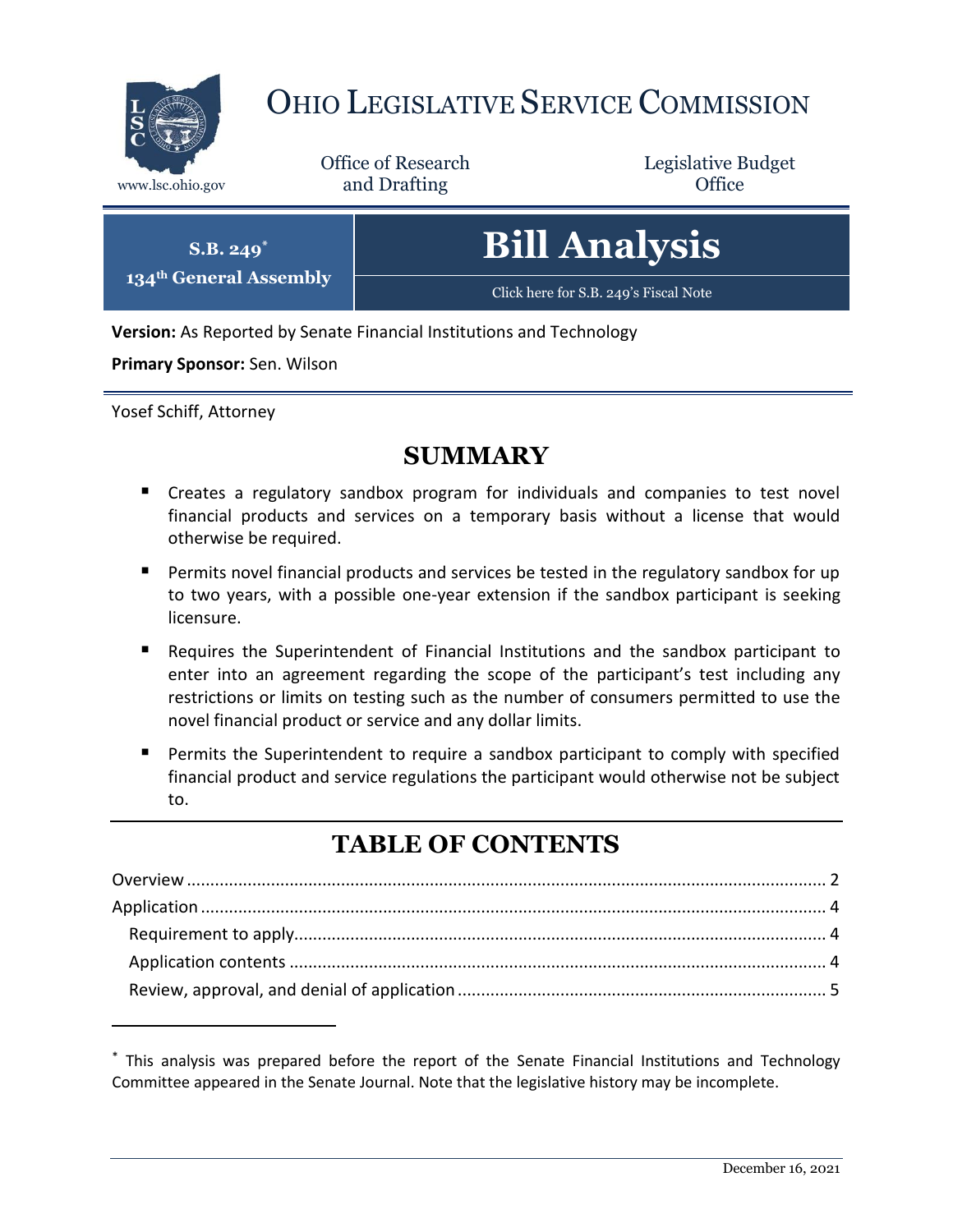# **DETAILED ANALYSIS**

#### <span id="page-1-0"></span>**Overview**

The bill requires the Superintendent of Financial Institutions to establish a regulatory sandbox program in consultation with applicable agencies (see "**Applicable agencies**" below) to enable a person to obtain limited access to the Ohio market to test novel financial products or services without obtaining any other license or authorization that otherwise would be required. $1$ 

A novel financial product or service is a financial product or service that makes use of or incorporates new or emerging technology, or reimagines uses of existing technologies, to address a problem, provide a benefit, or otherwise offer a product, service, business model, or delivery mechanism that is not known by the Superintendent to have a comparable widespread offering in Ohio. 2

A financial product or service is a product or service that requires licensure or other authorization under, or that includes a business model, delivery mechanism, or element that requires a license or other authorization to act as a financial institution or other person that is regulated by, any of the following laws:

The Ohio financial institutions and credit union laws;<sup>3</sup>

 $1$  R.C. 1355.02.

 $2$  R.C. 1355.01.

<sup>&</sup>lt;sup>3</sup> R.C. Title XI and Chapter 1733.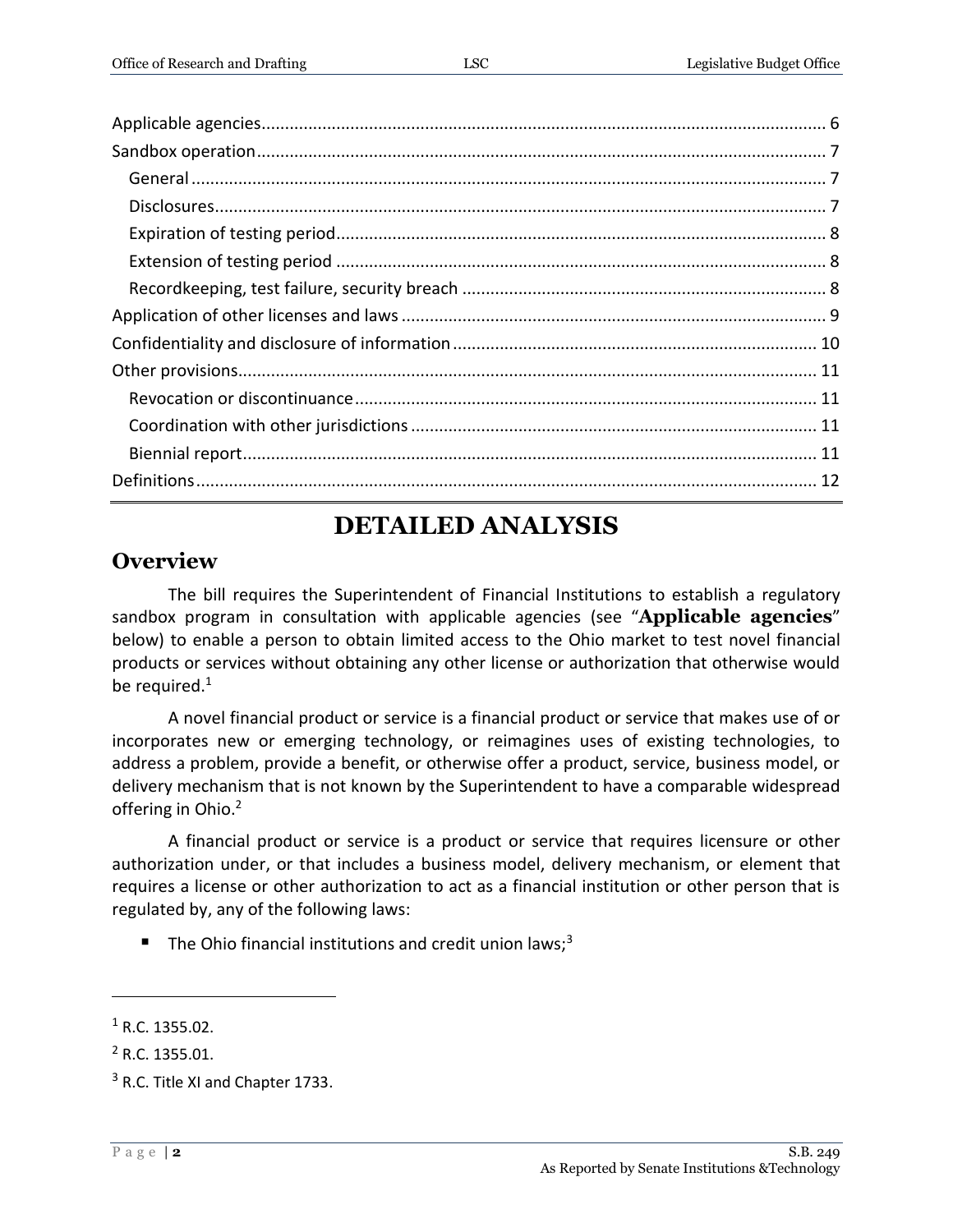- $\blacksquare$  The Ohio Money Transmitter Act;<sup>4</sup>
- $\blacksquare$  The Ohio Check Cashing Act;<sup>5</sup>
- The Ohio Anti-Money Laundering Law;<sup>6</sup>
- The Ohio Small Loan Act;<sup>7</sup>
- $\blacksquare$  The Ohio Short-Term Loan Act;<sup>8</sup>
- The Ohio General Loan Law:<sup>9</sup>
- The Ohio Consumer Installment Loan Act;<sup>10</sup>
- The Ohio Insurance Premium Finance Company Act;<sup>11</sup>
- The Ohio Residential Mortgage Lending Act;<sup>12</sup>
- $\blacksquare$  The Ohio Credit Services Organizations Act;<sup>13</sup>
- $\blacksquare$  The Ohio Pawnbrokers Act;<sup>14</sup> or
- $\blacksquare$  The Ohio Precious Metals Dealers Act.<sup>15</sup>

"Financial product or service" does not include a product or service that requires licensure under, or that includes a business model, delivery mechanism, or element that requires a license to act as a person regulated by, the Ohio Securities Act.<sup>16</sup>

- <sup>9</sup> R.C. 1321.51 through 1321.60 and 1321.99.
- <sup>10</sup> R.C. 1321.62 through 1321.702 and 1321.99.
- <sup>11</sup> R.C. 1321.71 through 1321.83.
- <sup>12</sup> R.C. Chapter 1322.
- <sup>13</sup> R.C. Chapter 4712.
- <sup>14</sup> R.C. Chapter 4727.
- <sup>15</sup> R.C. Chapter 4728.

<sup>4</sup> R.C. 1315.01 through 1315.18 and 1315.99.

<sup>5</sup> R.C. 1315.21 through 1315.30 and 1315.99.

<sup>6</sup> R.C. 1315.51 through 1315.55 and 1315.99.

 $7$  R.C. 1321.01 through 1321.33 and 1321.99.

<sup>8</sup> R.C. 1321.35 through 1321.48 and 1321.99.

<sup>16</sup> R.C. 1355.01; R.C. Title XI and Chapters 1315, 1321, 1322, 1733, 4712, 4727, and 4728, not in the bill.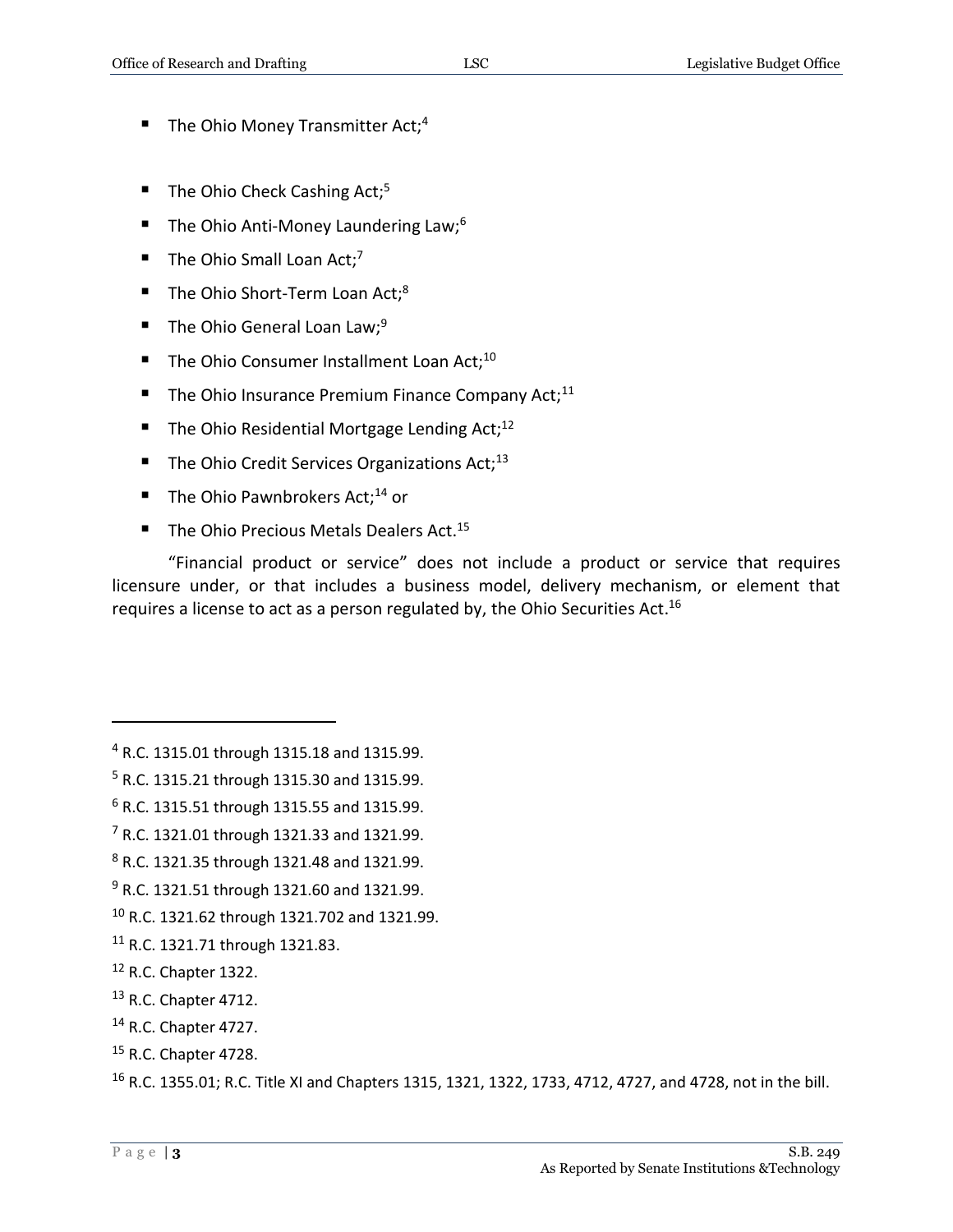### <span id="page-3-0"></span>**Application**

#### <span id="page-3-1"></span>**Requirement to apply**

Under the bill, a person needs to apply to enter the regulatory sandbox to test a novel financial product or service if the person does not hold a license or other authorization under the laws listed in "**Overview**" above or if the person holds such a license or other authorization but the novel financial product falls outside the scope of that license or authorization. A person must file a separate application for each novel financial product or service the person seeks to test. $17$ 

#### <span id="page-3-2"></span>**Application contents**

The bill requires the Superintendent to develop and make publicly available an application form that requires the applicant to provide all of the following:

- Evidence that the applicant is subject to the Superintendent's jurisdiction, which may be demonstrated through incorporation, residency, an agreement with the Superintendent by which the sandbox participant agrees to be subject to Ohio laws and courts relating to any action arising out of the applicant's testing a novel financial product or service in the regulatory sandbox, or otherwise;
- Evidence that the applicant has established a location in the United States, whether physical or virtual, that is adequately accessible to the Superintendent from which testing will be developed and performed and where all required records, documents, and data will be maintained;
- **Payment of an application fee established by the Superintendent.**

In addition to the above, the application form may require the applicant to provide the following:

- Relevant personal and contact information for the applicant;
- Disclosure of any criminal convictions of the applicant and key personnel;
- A description of the novel financial product or service desired to be tested, including statements regarding all of the following:
	- How a novel financial product or service is subject to regulation outside of the regulatory sandbox;
	- $\Box$  How the novel financial product or service would benefit consumers;
	- How the novel financial product or service is different from other products or services available in Ohio;

 $17$  R.C. 1355.03(A).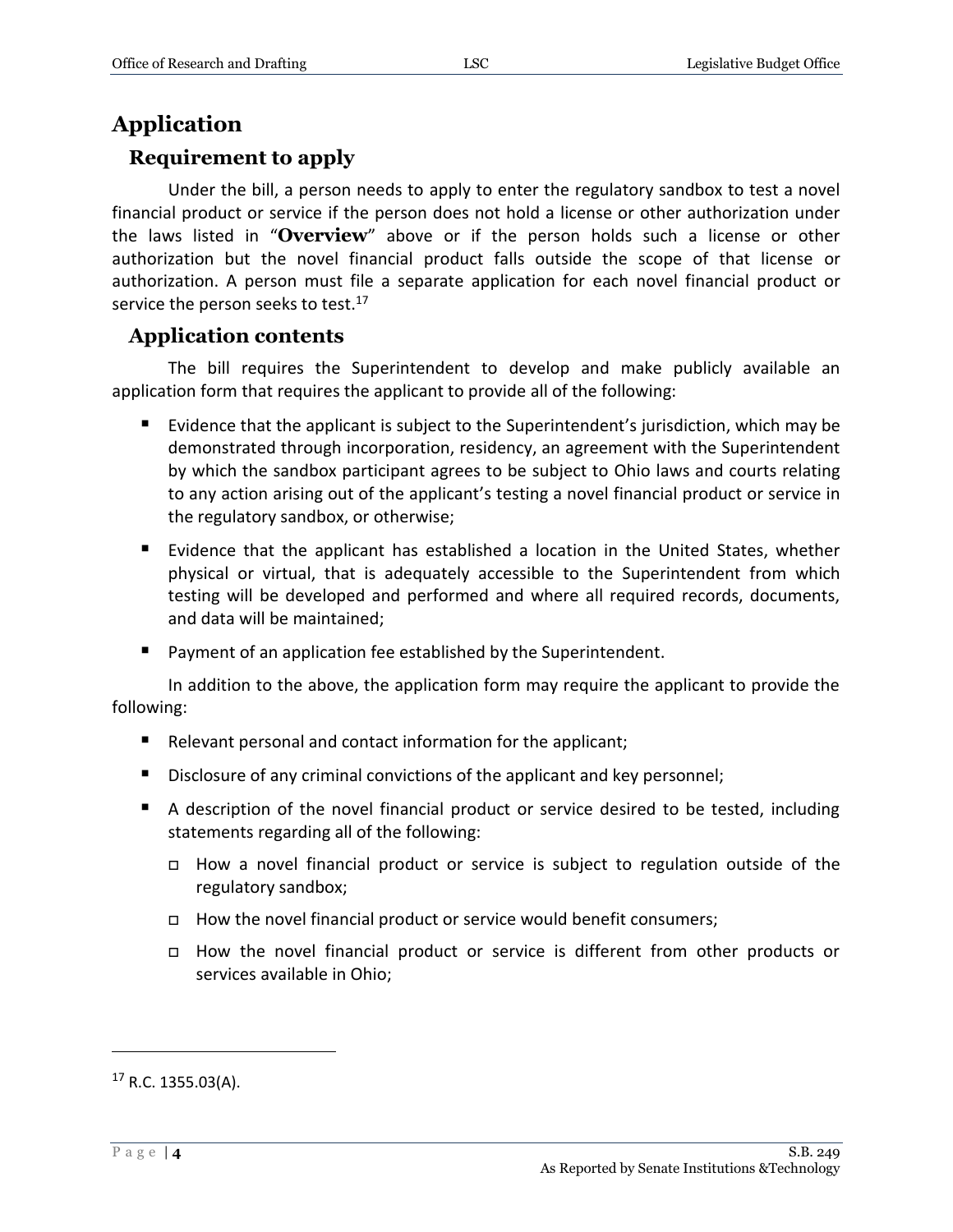- $\Box$  What risks will confront consumers that use or purchase the novel financial product or service;
- How entering the regulatory sandbox would enable a successful test of the novel financial product or service;
- A description of the proposed testing plan, including estimated time periods for market entry, market exit, and the pursuit of necessary licensure or authorization;
- $\Box$  How the applicant would wind down the test and protect consumers if the test fails.

As part of its application, an applicant may request that in testing a novel financial product or service, the applicant be exempt from the operation of any state law other than the bill's Regulatory Sandbox Law, including the Consumer Sales Practices Act (CSPA). In requesting an exemption, an applicant must demonstrate why compliance would burden the applicant or hinder the test. The Superintendent may grant or deny the request at the Superintendent's discretion.<sup>18</sup>

#### <span id="page-4-0"></span>**Review, approval, and denial of application**

The Superintendent must review each completed application on a rolling basis. Not later than 90 days after an application is initially submitted, the Superintendent must approve or deny the application and notify the applicant of the decision. If the Superintendent denies the application, the Superintendent must inform the applicant of all reasons for the denial. A denial is not an appealable action for the purposes of the appeal provisions of the Ohio Administrative Procedure Act.

But, the Superintendent is not required to decide within the 90-day period if the Superintendent notifies the applicant within the 90-day period that additional information is required. If additional information is required, the applicant has 30 days to file the additional information with the Superintendent, and the Superintendent has an additional 90 days from receipt of the additional information to approve or deny the application.

The Superintendent may only approve an application if all of the following conditions are met:

- The applicant has provided to the Superintendent all of the information required by the application form and any additional information requested by the Superintendent.
- $\blacksquare$  The applicant has paid the application fee.
- **The Superintendent has consulted with all applicable agencies as described in** "**Applicable agencies**" below.
- The application contains sufficient information to demonstrate that the applicant has an adequate understanding of the novel financial product or service and a sufficient plan to

 $18$  R.C. 1355.03(B).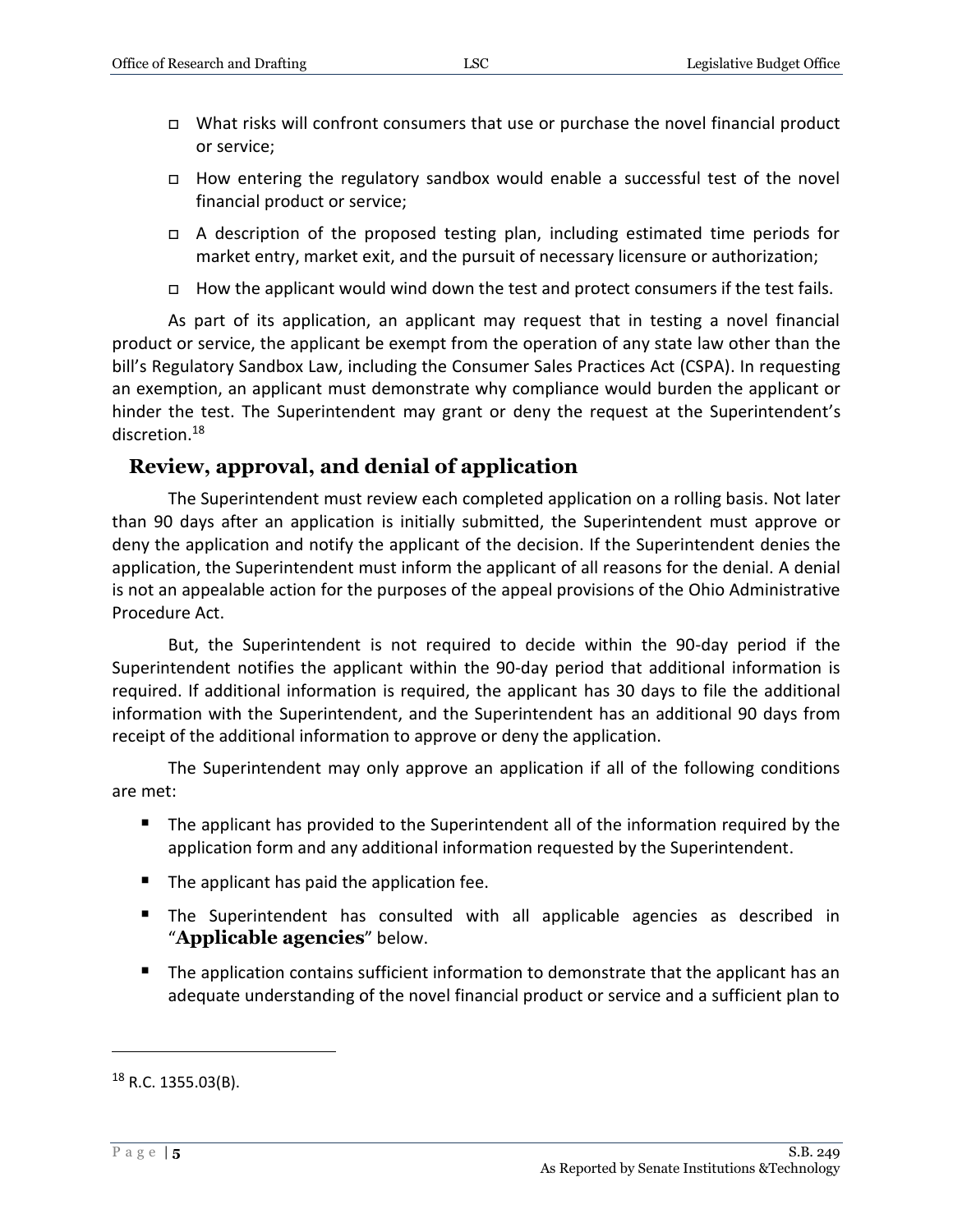test, monitor, and assess the novel financial product or service while ensuring consumers are protected from a test's failure.

- If the novel financial product or service is a type of loan that would otherwise be subject to the Ohio Small Loan Act, Ohio Short-Term Loan Act, Ohio General Loan Law, or Ohio Consumer Installment Loan Act, the applicant has proven that the consumer will not be charged interest and fees in connection with the loan that exceed the maximum otherwise permitted for that type of loan.
- The applicant has met any other condition imposed by the Superintendent.

Under the bill, the Superintendent is permitted to consider the number of an applicant's competitors already in the sandbox as a factor in approving the application for the purpose of maintaining an appropriate level of competition within the sandbox.<sup>19</sup>

The bill gives the Superintendent the sole authority to make the final decision whether to admit a person into the regulatory sandbox. If the Superintendent approves an application, the applicant is considered a sandbox participant and the Superintendent must issue that person a license number. 20

#### <span id="page-5-0"></span>**Applicable agencies**

Under the bill, the Superintendent must consult with all applicable agencies before admitting a person into the regulatory sandbox. An applicable agency is an Ohio state department or agency to which both of the following apply:

- It is authorized to regulate certain types of business activity in Ohio and persons engaged in such business, including the issuance of licenses or other types of authorization.
- The Superintendent determines the department or agency would regulate a sandbox participant if the person were not a sandbox participant.

The Superintendent's consultation with applicable agencies may include seeking information about whether the applicable agency previously has either issued a license or other authorization to the applicant or investigated, sanctioned, or pursued legal action against the applicant. The consultation also may include seeking information about whether the applicant could obtain a license or other authorization from an applicable agency after exiting the regulatory sandbox.<sup>21</sup>

<sup>19</sup> R.C. 1355.03(C); R.C. 119.12, not in the bill.

 $20$  R.C. 1355.03(D) and 1355.05(A).

 $21$  R.C. 1355.01 and 1355.04(A).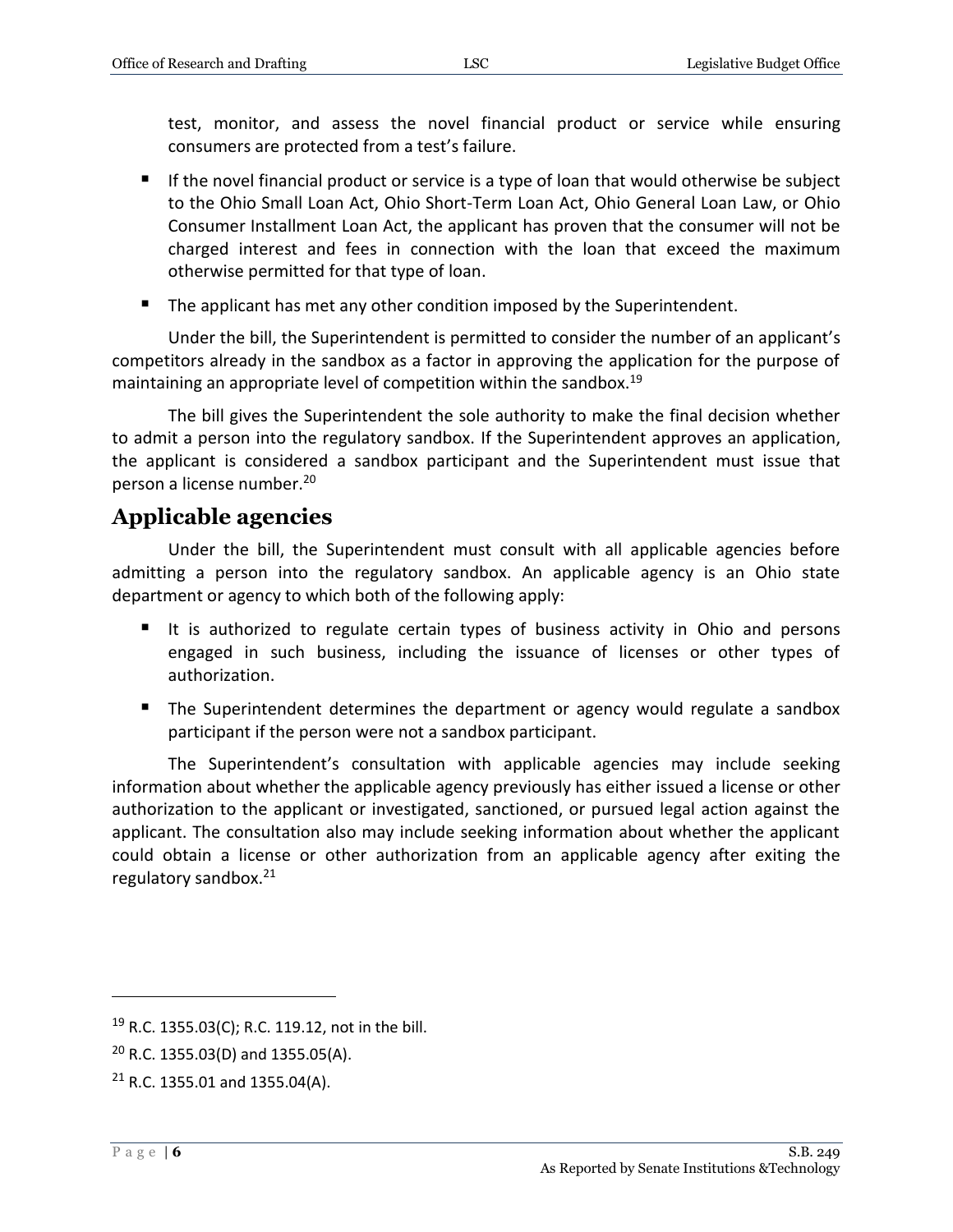#### <span id="page-6-0"></span>**Sandbox operation**

#### <span id="page-6-1"></span>**General**

The Superintendent and the sandbox participant must enter into an agreement regarding the scope of the participant's test including any restrictions or limits on testing such as the number of consumers permitted to use the novel financial product or service and any dollar limits.

The sandbox participant may test the novel financial product or service for a period of 24 months following the date of approval, unless the participant and Superintendent agree to a shorter time period. And a sandbox participant may opt out of the sandbox prior to the expiration of the testing period. If a sandbox participant opts out early, it must comply with the requirements described in "**Expiration of testing period**" below.

The Superintendent may require applicants and sandbox participants to utilize a multistate licensing system in complying with the bill.<sup>22</sup>

#### <span id="page-6-2"></span>**Disclosures**

Prior to providing a novel financial product or service to a consumer, a sandbox participant must disclose, in a clear and conspicuous form, to the consumer all of the following, and must, for internet- or application-based products or services, require consumers to acknowledge receipt of following before completion of a transaction:

- The sandbox participant's name, contact information, and license number;
- That the novel financial product or service is authorized pursuant to the regulatory sandbox and, if applicable, that the sandbox participant does not have a license or other authorization to generally provide products or services under state laws that regulate a financial product or service that is outside the regulatory sandbox;
- That the state of Ohio does not endorse or recommend the novel financial product or service;
- That the novel financial product or service is a temporary test that may be discontinued at the end of the testing period, along with the expected end date of the testing period;
- That consumers may contact the Superintendent to file complaints regarding the novel financial product or service being tested and provide the Superintendent's telephone number and website address where complaints may be filed.

The Superintendent may require a sandbox participant to make additional disclosures to consumers. When the Superintendent approves an application for entry into the regulatory

 $22$  R.C. 1355.05(B), (C), and (G).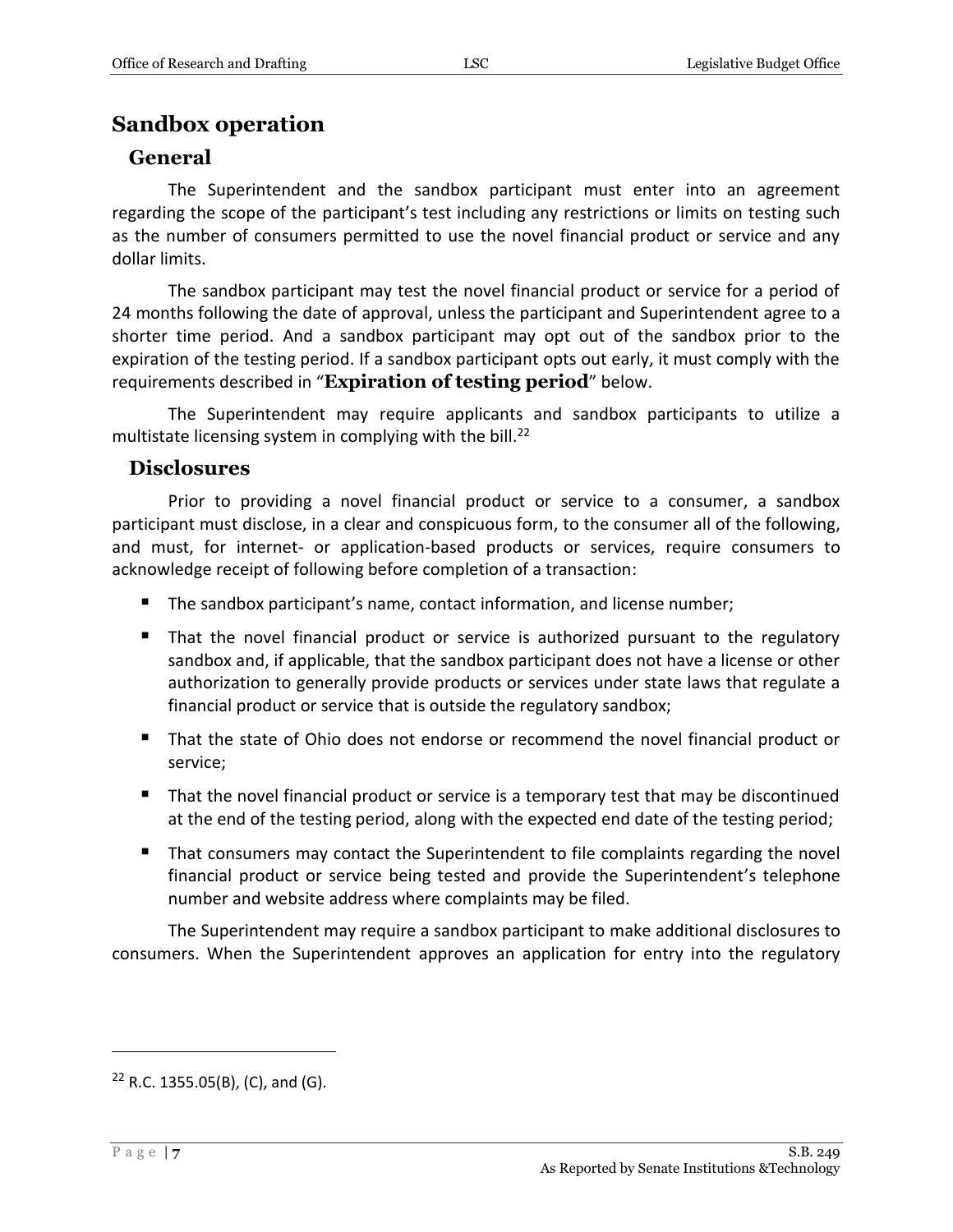sandbox, the Superintendent must notify the sandbox participant of any additional required disclosures.<sup>23</sup>

#### <span id="page-7-0"></span>**Expiration of testing period**

The bill requires a sandbox participant to do either of the following at least 30 days before the end of the testing period:

- Notify the Superintendent that the sandbox participant will exit the regulatory sandbox, wind down its test, and cease offering the novel financial product or service in the regulatory sandbox within 60 days of the end of the testing period;
- **Seek an extension pursuant to "Extension of testing period"** below to pursue a license or other authorization required by law.

If the Superintendent does not receive the above notification, the regulatory sandbox testing period ends at the expiration of the time period designated by the Superintendent under "**General**" above (24 months or shorter by agreement), and the sandbox participant must immediately cease offering novel financial products or services.

If a test includes offering products or services that require ongoing duties, such as servicing a loan, the sandbox participant must continue to fulfill those duties or arrange for another person to fulfill those duties after the date the sandbox participant exits the regulatory sandbox.<sup>24</sup>

#### <span id="page-7-1"></span>**Extension of testing period**

The bill allows a sandbox participant to request a testing period extension for the purpose of pursuing a license or other authorization required by law. The Superintendent may grant or deny the request by the end of the testing period, and the extension may be for up to one year following the end of the initial testing period.

A sandbox participant that obtains an extension must provide the Superintendent a written report every three months that gives an update on the sandbox participant's efforts to obtain a license or other authorization, including any submitted applications for licensure or other authorization, rejected applications, or issued licenses or other authorizations.<sup>25</sup>

#### <span id="page-7-2"></span>**Recordkeeping, test failure, security breach**

The bill requires a sandbox participant to retain records, documents, and data produced in the ordinary course of business regarding a novel financial product or service tested in the regulatory sandbox. Upon the Superintendent's request, a sandbox participant must make such records, documents, and data available for inspection. The Superintendent also may establish periodic reporting requirements for sandbox participants.

 $\overline{a}$ 

<sup>25</sup> R.C. 1355.08.

<sup>23</sup> R.C. 1355.06.

<sup>24</sup> R.C. 1355.07.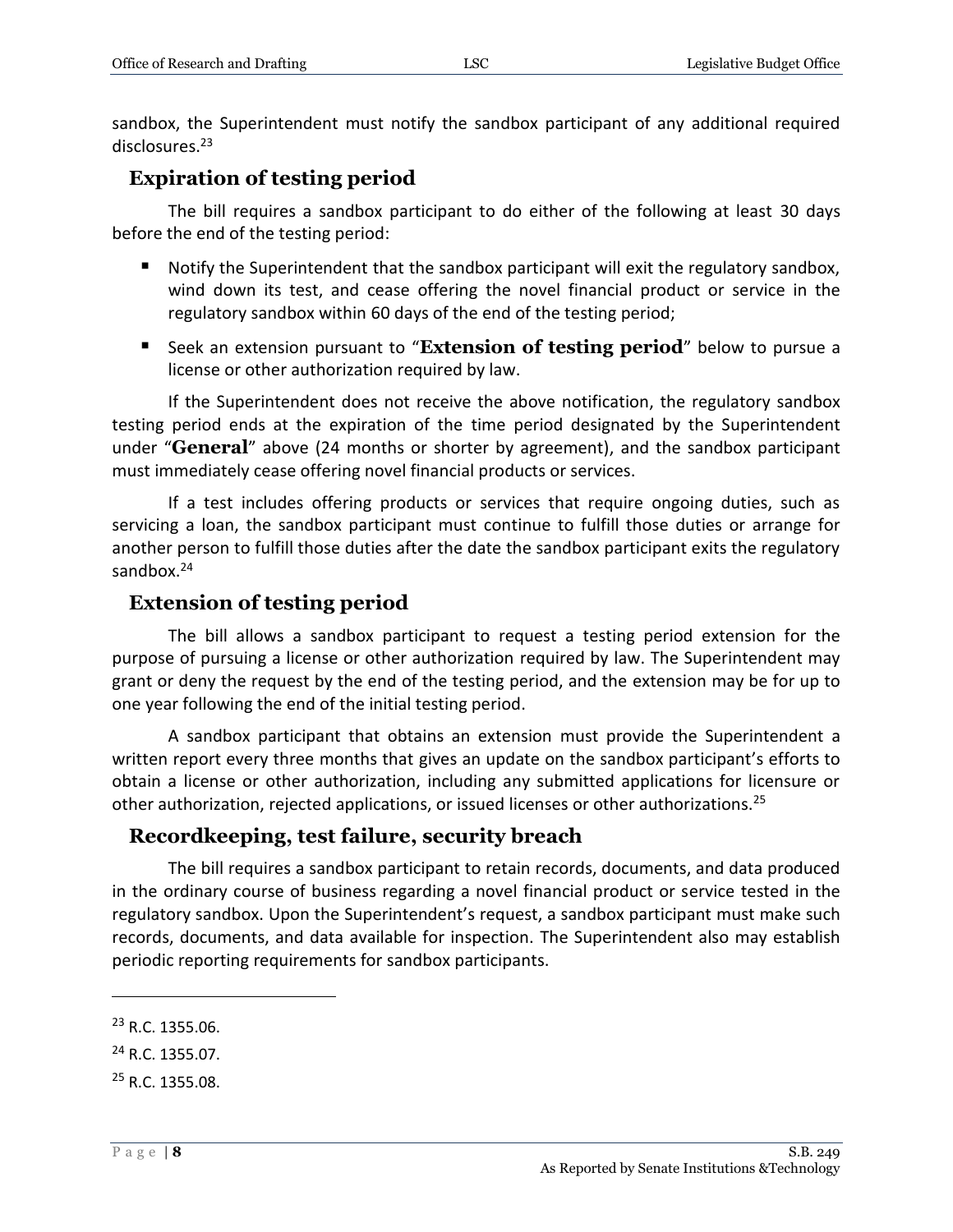If a novel financial product or service fails before the end of the testing period, the sandbox participant must notify the Superintendent and report on actions taken to ensure consumers have not been harmed as a result of the failure of the novel financial product or service.

A sandbox participant is subject to the continuing requirement that any person that owns or licenses computerized data that includes personal information disclose, to each affected person, any security breach that compromises the security or confidentiality of that information and reasonably is believed will cause a material risk of identity theft or fraud. The sandbox participant must also notify the Superintendent of each such breach.<sup>26</sup>

### <span id="page-8-0"></span>**Application of other licenses and laws**

A sandbox participant that holds another license or authorization may act in accordance with that other license or authorization, so long as the product or service offered pursuant to the license or authorization is not the novel financial product or service being tested in the regulatory sandbox.

Except as otherwise provided in the bill, a sandbox participant is not subject to state laws that establish requirements pursuant to a license or authorization issued by an applicable agency that otherwise would or may regulate a novel financial product or service.

Sandbox participants are subject to the CSPA unless exempted pursuant to "**Application contents**" above. (Under continuing law, the CSPA clarifies whether specific business practices are legal, defines what businesses can and cannot claim in their advertisements, and outlines the legal remedies available when a business violates the CSPA.) However, neither a new motor vehicle dealer nor any other third party who assists a consumer in financing a good or service with a novel financial product or service offered by a sandbox participant is subject to the CSPA with respect to such assistance.

If a novel financial product or service is a type of loan that would otherwise be subject to the Ohio Small Loan Act, Ohio Short-Term Loan Act, Ohio General Loan Law, or Ohio Consumer Installment Loan Act, the sandbox participant offering that product or service is prohibited from charging interest and fees in connection with the loan that exceed the maximum otherwise permitted for that type of loan under those loan laws.

The Superintendent also may determine that certain state laws that regulate a financial product or service apply to a sandbox participant. If the Superintendent makes this determination and approves an application for entry into the regulatory sandbox, the Superintendent must notify the sandbox participant of the specific state regulatory laws that will apply to the sandbox participant.

The bill expresses the General Assembly's intent that a sandbox participant is deemed to possess an appropriate license under Ohio law for purposes of any provision of federal law

<sup>&</sup>lt;sup>26</sup> R.C. 1355.09 and 1355.11(A) and (B); R.C. 1349.19, not in the bill.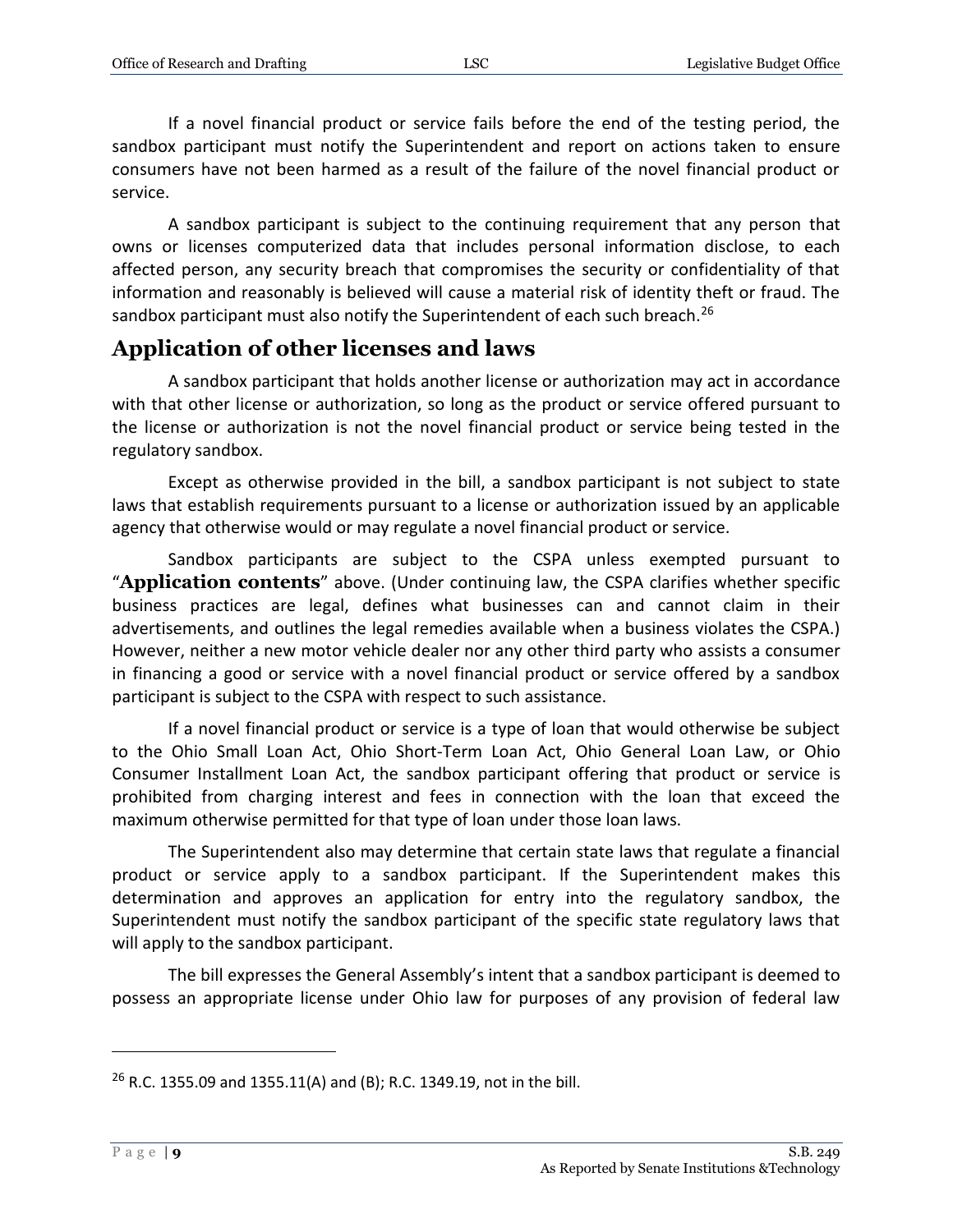requiring state licensure or authorization such as the federal prohibition on unlicensed money transmitting.<sup>27</sup>

## <span id="page-9-0"></span>**Confidentiality and disclosure of information**

Except for the name of a sandbox participant and overview of a participant's novel financial product or service, records that are submitted to or obtained by the Superintendent or an applicable agency pursuant to the bill are not public records for the purposes of the Ohio Public Records Act and must not be disclosed except as described below. The name of a sandbox participant and an overview of a sandbox participant's novel financial product or service are public records and may be disclosed.

The Superintendent or applicable agency may disclose records and information that are submitted or obtained pursuant to the bill to any of the following:

- State and federal agencies;
- **Representatives of foreign countries that have regulatory or supervisory authority over** the activities of the sandbox participant;
- A federal, state, or county grand jury in response to a lawful subpoena;
- The Auditor of State for the purpose of conducting an audit authorized by law.

Disclosure of a complaint or the results of an examination, inquiry, or investigation of a sandbox participant does not make that information a public record, and the Superintendent or appropriate agency must not disclose that information unless otherwise permitted to do so by state law.<sup>28</sup>

If a sandbox participant or the participant's holding company obtains information as a result of an examination, inquiry, or investigation, the participant or participant's holding company must not disclose that information to the general public unless the disclosure is required by law. A sandbox participant or the participant's holding company must not disclose, use, or reference in any form comments, conclusions, or results of an examination, inquiry, or investigation in any type of communication to a consumer or potential consumer. A violation is an unconscionable act or practice for the purposes of the CSPA. Under continuing law, unconscionable acts under the CSPA are subject to investigation and lawsuits brought by the Attorney General. If a supplier is found to have violated the bill's requirements, the court may issue a temporary restraining order, preliminary injunction, or permanent injunction to restrain and prevent the act or practice. Suppliers that fail to comply with such an order could be subject to a penalty of up to \$5,000 per day. Furthermore, suppliers that commit an action that has already been determined to be an unconscionable act, either through adopted rule or court

<sup>&</sup>lt;sup>27</sup> R.C. 1355.05(D), (E), (F), and (H) and 1355.11 (E) and (F); 18 United States Code 1960.  $28$  R.C. 1355.10(A), (B), and (D)(1).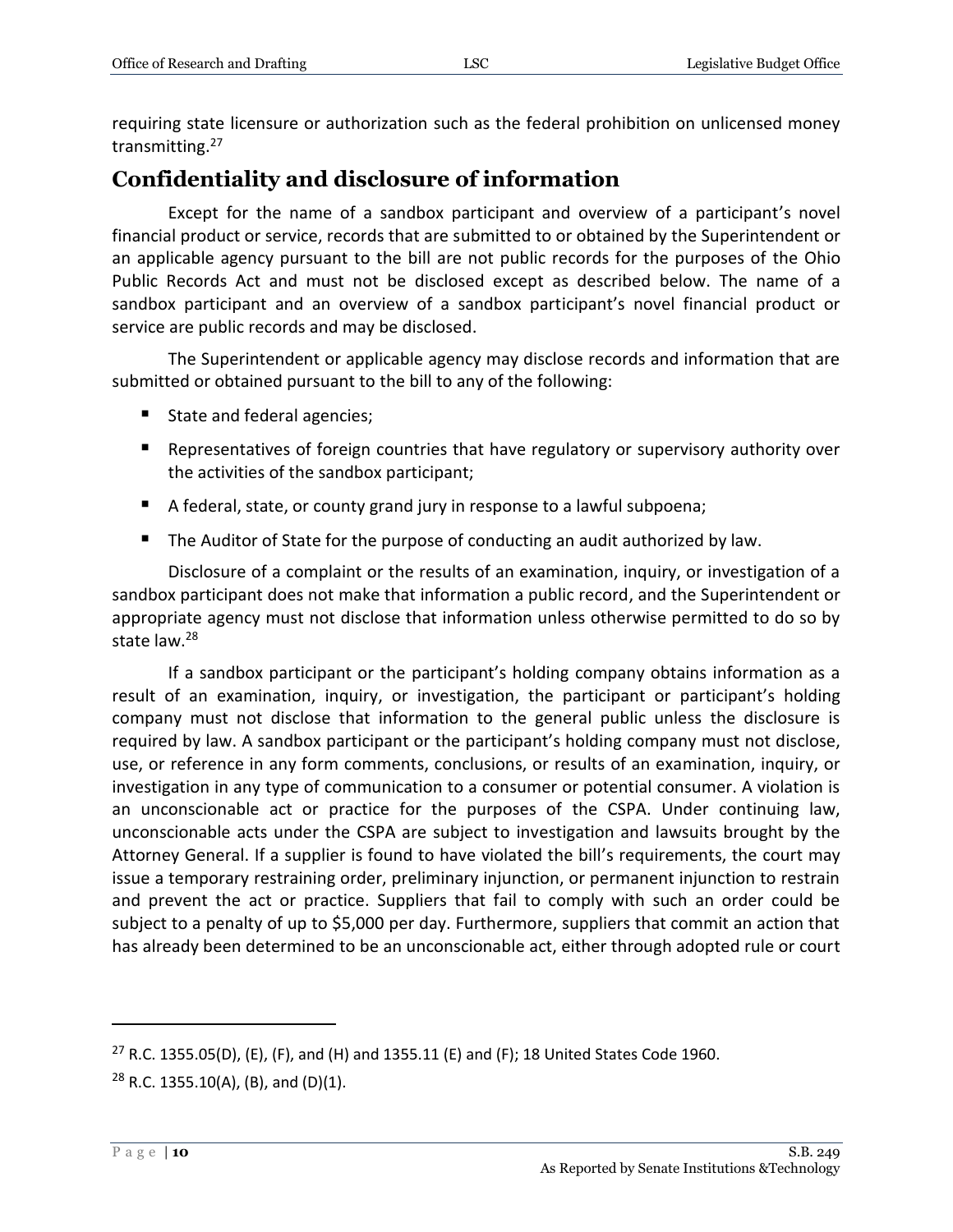decision, are subject to a penalty of up to \$25,000. Lastly, the CSPA allows for consumers to bring a private cause of action, i.e., a consumer can directly sue the supplier.<sup>29</sup>

The Superintendent and any applicable agency consulted by the Superintendent pursuant to "**Applicable agencies**" above are not liable for the disclosure of records, information, or data received or obtained pursuant to the bill.<sup>30</sup>

The above provisions are not to be construed to prohibit the disclosure of information that is admissible in evidence in a civil or criminal proceeding brought by a state or federal law enforcement agency to enforce or prosecute civil or criminal violations of law.<sup>31</sup>

#### <span id="page-10-0"></span>**Other provisions**

#### <span id="page-10-1"></span>**Revocation or discontinuance**

If the Superintendent has reasonable cause to believe that a sandbox participant has engaged in, is engaging in, or is about to engage in any practice or transaction that is in violation of the bill, that constitutes an unfair act or practice or an unconscionable act or practice under the CSPA, or that constitutes a violation of a state or federal criminal law, the Superintendent may revoke the person's license to test one or more novel financial products or services or order the sandbox participant to immediately discontinue a novel financial product or service in the regulatory sandbox. If, following revocation or discontinuance, the person has any ongoing duties with respect to a novel financial product or service, the Superintendent must, in the order, provide for the fulfillment of those duties. A revocation of a license or discontinuance of a novel financial product or service is not an appealable action for the purposes of the appeal provisions of the Ohio Administrative Procedure Act.<sup>32</sup>

#### <span id="page-10-2"></span>**Coordination with other jurisdictions**

Under the bill, the Superintendent may enter into agreements with state, federal, or foreign regulators that allow sandbox participants to operate in other jurisdictions and allow entities authorized to operate in other jurisdictions to be recognized as sandbox participants in Ohio.

The Superintendent may work with any other state or federal agency to implement the regulatory sandbox program, including InnovateOhio and the Office of the Attorney General. 33

#### <span id="page-10-3"></span>**Biennial report**

Lastly, the bill requires the Superintendent to publish and make publicly available a report every two years on the performance of sandbox participants and their novel financial

<sup>&</sup>lt;sup>29</sup> R.C. 1355.10(D)(2); R.C. 1345.06, 1345.07, and 1345.09, not in the bill.

<sup>30</sup> R.C. 1355.10(C).

 $31$  R.C. 1355.10(E).

 $32$  R.C. 1355.11(C) and (D).

<sup>33</sup> R.C. 1355.11(G) and (H).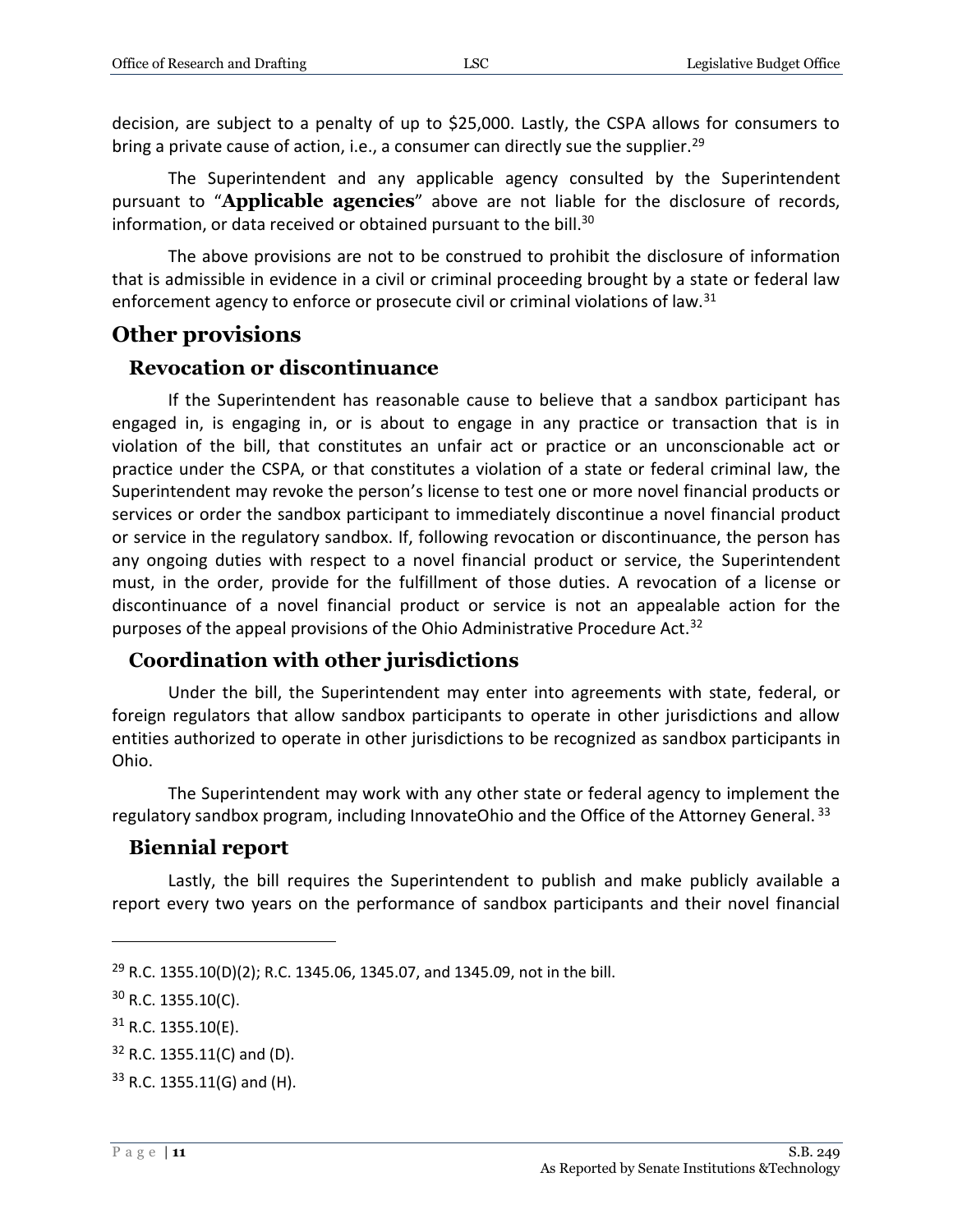products and services. The report must include an assessment of how the ability of sandbox participants to operate without being subject to regulations to which the sandbox participants otherwise would have been subject affected the development and performance of the novel financial products and services. The report must not disclose any proprietary information nor any information the disclosure of which is prohibited under "**Confidentiality and disclosure of information**" above.<sup>34</sup>

#### <span id="page-11-0"></span>**Definitions**

"**Consumer**" means a person that obtains, from a sandbox participant, a novel financial product or service that is to be used primarily for personal, family, household, or business purposes. "Consumer" includes a legal representative of the person.

"**Person**" includes an individual, corporation, business trust, estate, trust, partnership, and association.

"**Regulatory sandbox**" means the program established by the bill under which a person is licensed to temporarily test a novel financial product or service on a limited basis without otherwise being licensed or authorized to act under the laws of Ohio.

"**Sandbox participant**" means a person that has been granted a license to test a novel financial product or service in the regulatory sandbox.

"**Test**" means to provide products and services as allowed by the bill. 35

| <b>Action</b>                                    | <b>Date</b> |
|--------------------------------------------------|-------------|
| Introduced                                       | 10-05-21    |
| Reported, S. Financial Institutions & Technology | $---$       |

# **HISTORY**

<sup>34</sup> R.C. 1355.11(I).

<sup>35</sup> R.C. 1355.01.